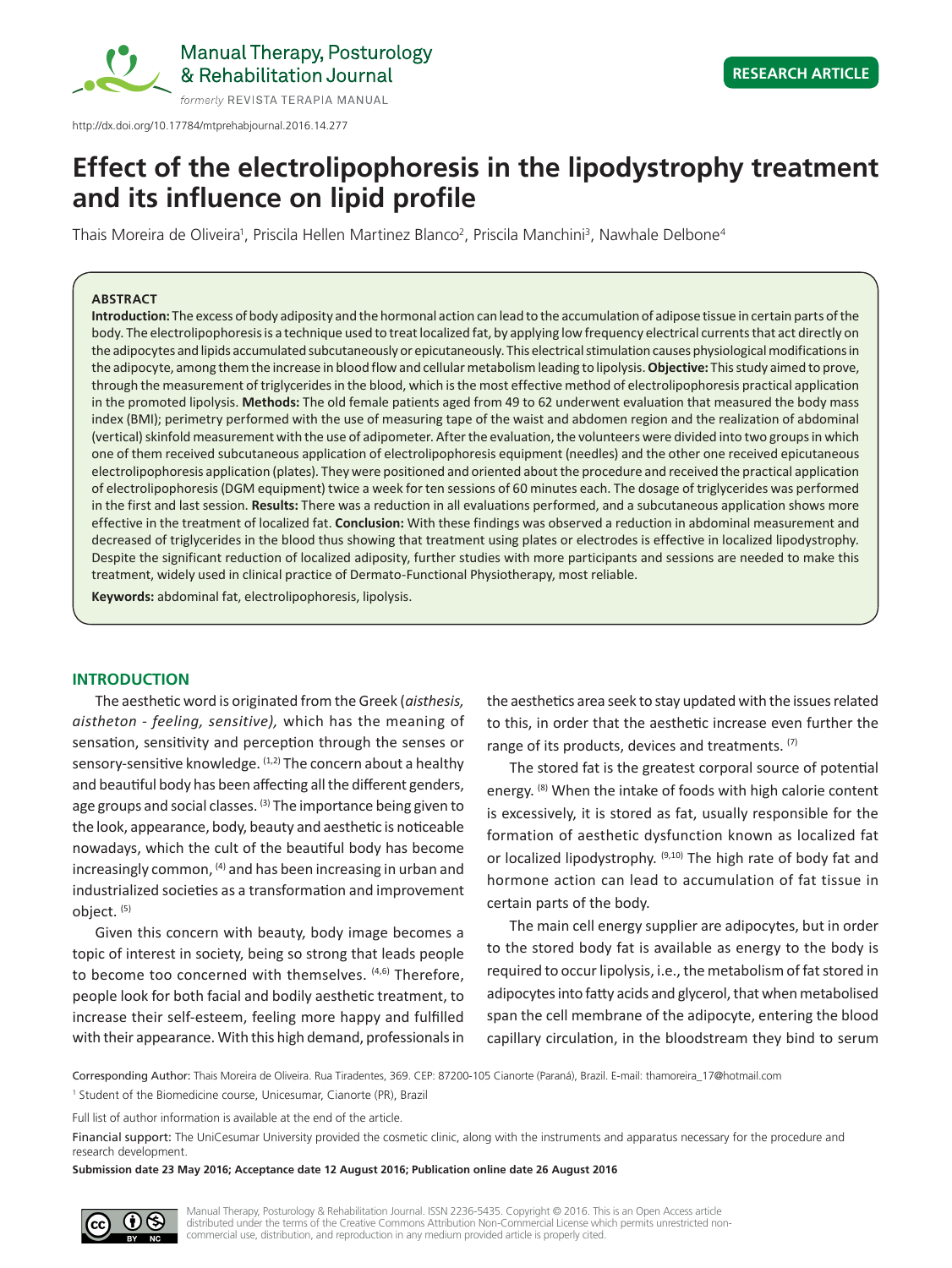

albumin (carrier protein) and are transported to the cells that use it as an energetic substrate. (9,11)

The electrolipophoresis is a technique that acts directly on the lipolytic action, which aims at treating the accumulation of localized fatty acids. (12) It involves the application of several pairs of long and thin needles connected to a low-frequency bidirectional current through specific waves, which operates in adipocytes and accumulated lipids to produce lysis of these structures and to promote their elimination.  $(11,13)$ 

The physiological effects provided by the use of electrolipophoresis in cases of localized lipodystrophy are: the Joule effect, which consists in heating of the tissue due to the movement of electric current and it is sufficient to contribute to a vasodilation with increase in local blood flow, so, it stimulates the cellular metabolism, facilitating the burning of calories and improving muscle trophism; the electrolytic effect, which is the increase in ion motion in the tissue generated by the electric field; the circulatory effect, which promotes lymphatic and blood drainage, causing an improvement in the quality and appearance of the skin; and neurohormonal effects, which produces an artificial stimulation of the sympathetic nervous system and occurs as a result of the release of catecholamines, leading to lipolysis of the region that is receiving electrical stimulation of the device. (11)

The main aesthetic indications for the use of electrolipophoresis equipment are the clinical conditions such as lipodystrophy (11) and act by stimulation area located between the electrodes or between the needles connected to equipment poles. During the clinical choice of this device the therapist can choose between two application techniques: epicutaneous application (technique which uses silicon electrodes or conductive carbon), and subcutaneous application (applied technique with stainless steel needles). (11,12)

According to researches, <sup>(11)</sup> electrolipophoresis device allows treatment with various waveforms, and this procedure must be respected during therapeutic sessions to ensure the therapeutic results offered by it. Therefore, during all sessions is used the acute rectangular current to decrease local impedance, acting at the level of epidermis; the rectangular current stimulates the dermis promoting vasodilation and resulting in tissue oxygenation and elimination of toxins; the acute trapezoid current aims to act in hypodermis performing hypertrophy of adipose tissue, i.e., this current is responsible for the lipolysis process; finally, the wide trapezoid current which promotes improvement of the nutrition of muscle tissue benefiting their trophism and tissue drainage of the treated region.

Therefore, this study aims to compare the forms of practical application regarding the lipolysis effect provided by the equipment analyzing the triglyceride blood dosage of the women subjected to corporal sessions electrolipophoresis, to reduce abdominal fat and detect the most effective way for this aesthetic dysfunction as well as analyze the influence of the equipment on the lipid profile of women undergoing treatment.

# **METHODS**

# **RESEARCH CHARACTERIZATIONS**

This study is a comparative and quantitative research that was conducted after submission to the ethics committee of the University Center of Maringá. After approval (717.336), this research began to be realized in the aesthetic clinic of the University Center of Maringá-Paraná (UNICESUMAR), upon prior approval by the course coordinator.

# **POPULATION**

The study population was composed of four female volunteers aged from 49 to 62, from Maringá – Paraná, Brazil.

The inclusion criteria used in this study were: Female, aged from 49 to 62, to have dense fat in the abdominal region and does not be in physical, aesthetic or nutritional treatment. The exclusion criteria of the study were: men and women who practice physical activity; intolerance or fear of needles; performing aesthetic treatments in the abdomen; the use of cosmetics in the abdominal region; pregnant women; cardiac patients with pacemakers or metal implants in the area; heart disease; deep vein thrombosis; cancer or tumors; hypertension; hypoglycemia; diabetes; hypothyroidism; use of medications such as corticosteroids, anticoagulants or skin changes, such as dermatitis or skin diseases, wounds, inflammation and rashes, as they may present irritation to the electric current.

Before the execution of the research, the volunteers signed the Free, prior and informed consent, that contained the necessary information about the development and purpose of this research, as well as that this research is a scientific academic work and the volunteers would be care by the researcher with the supervision of the guiding teacher in the Aesthetics Clinic of the Unicesumar and blood chemistries were done in the laboratory of clinical analysis of São Camilo, Rua Santos Dumont, 3430 – zone 1, Maringá-PR, which values were defrayed by the researcher.

#### **INSTRUMENTS**

To the execution of this research were used: body aesthetic evaluation form; camera; adipometer; measuring tape; digital balance; Electrolipophoresis equipment (dgm brand); elastic bandages; disposable needles from 0.25 to 0.30 mm in diameter and 3 to 4 cm in length; carbon rubber electrodes; neutral conductor gel; alcohol 70; exfoliating body; spectrophotometer (read from 490 to 520 nm); a waterbath or thermostatic bath regulated at 37 ° C; tubes; pipettes; stopwatch.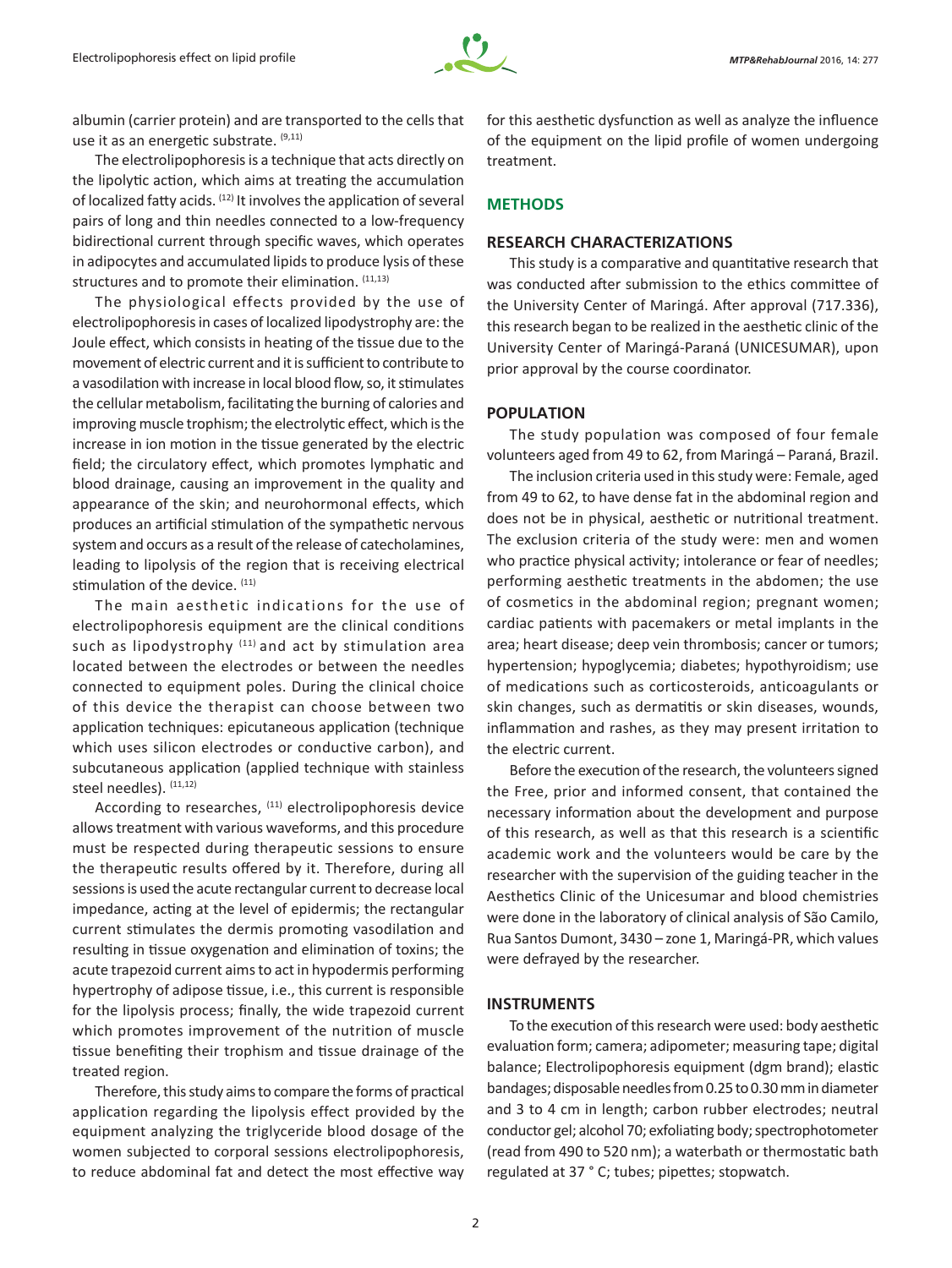#### **PROCEDURES AND RESEARCH DEVELOPMENT**

Because it is a study involving humans, initially the project was referred for evaluation of the Research Ethics Committee (CEP). The study was based on the Aesthetics Clinic of Unicesumar- University Center of Maringá.

The first procedure performed was the body aesthetic evaluation of the volunteers. Along with the photographic record with the camera (Olympus) using a blue background to facilitate the visualization of abdominal adiposity, were made the body evaluation form containing personal data of each volunteer, personal characteristics, anthropometric data (height and weight - performed barefoot and bathing suit, using a digital scale - both in orthostatic position), the body mass index (BMI) in which is divided the weight by height squared (if the BMI value is less than 20 is reported as below the weight, between 20 and 25 is rated as ideal weight and above 25 is overweight), the perimetry performed using measuring tape in waist region and abdomen, which is measured as follows: 5 cm infraumbilical and 5 cm and 10 cm supraumbilical, the measurement of abdominal (vertical) skinfold with the use of adipometer and the undressed patient in standing position. Two evaluations were conducted, being an assessment before the first session and re-evaluation after the last session of each volunteer, always by the same evaluator to avoid misinterpretations or post-results influences.

After the evaluation, the volunteers were divided into two groups in which one of them received subcutaneous application of electrolipophoresis equipment (needles) and the other one received epicutaneous electrolipophoresis application (plates). They were positioned and oriented about the procedure and received the practical application of electrolipophoresis (DGM equipment) twice a week for ten sessions of 60 minutes each. The dosage of triglycerides was performed in the first and last session.

The disposable needles are used in systemic acupuncture and made of stainless steel and sterilized by ethylene oxide. The size of them was from 0.25 to 0.30 mm in diameter and 3 to 4 cm in length and the number of needles varied according to the size of the application region, respecting a distance of 5 cm between each needle. For the introduction of needles, crimping the skin and the subcutaneous tissue was needed, with more firmly to slide the needle using the "guide tube". The technique involves press the guide tube on the skin and gives a quick tap on the top of the needle, inserting it perpendicularly to the skin surface. It is indicated to tilt the needle into the subcutaneous tissue, introducing horizontally, thereby seek to provide the interaction of the current with a higher adipose tissue area. After the application, the needles were attached to the connector cables of the claw type.

The electrodes used were silicon-carbon, non-invasive therapeutic procedure and great application in aesthetic treatments. The electrodes were coupled with the use of a neutral gel, to avoid burns, at a distance of 5 cm between them, alternating positive and negative, and involved two fastening strips. Throughout the session the researchers were with the volunteers and adjusting the intensity according to skin sensitivity of each subject.

After performing the aesthetic procedure, the dosage of triglycerides in the blood of patients was made at the end of the first and tenth session for comparative data on fat metabolism and the application methods of the electrolipophoresis practice.

To perform the test procedure first 3 test tubes must identify as "White", "Test" and "Standard". Pipette 10μL of the sample into "Test", 10μL of standard (1) into "Standard" and 1000μL of the color reagent (2) into "White", "Test" e "Standard". Homogenize and incubate the tubes at 37 ° C for 10 min. The level of the water bath should be higher than the level of the reactants in the tubes. Read the absorbance of "Standard" and "Test" tubes, resetting the device with the "White" tube in 505nm or filter-green (490-520nm). The color is stable for 1 hour.

#### **ANALYSIS OF RESULTS**

After collecting the relevant data to the survey, these were entered into spreadsheets in Microsoft Office 2010 software, and statistically analyzed with the *Statistica Software 8.0* to compare the frequency, percentage and statistical analysis of the initial and final evaluations. The test used for comparisons was the *Wilcoxon* paired test considering a significance level of 5%, i.e., comparisons are considered significant when p< 0.05.

#### **RESULTS**

It was found that the mean age was 53.3±6.0 years and all of them said that localized fat in the abdomen was what bothered them most and 75% (3) of them had regular bowel and practiced physical activity sporadically. They had balanced diet, but without nutritional monitoring and 50% (2) of the patients was taking medications for treatment of other diseases, but do not interfere in the survey. So the participants were instructed to not follow nutritional guidelines and do not perform regular physical activity during their participation in the study to not influence the results. (Table 1).

As can be seen in Table 2, the initial and the final skinfold averaged, respectively, 47.5±6.5 and 41.5±3.1. The initial and the final weight averaged, respectively, 71.0±3.4 and 70.8±4.6.

Table 1. Distribution of the profile of evaluated women from Maringá-Paraná, Brazil.

| <b>Variables</b>                | n            | ℅     |  |
|---------------------------------|--------------|-------|--|
| Age (Mean ± Standard Deviation) | $53.3 + 6.0$ |       |  |
| <b>Aesthetic Complaint</b>      |              |       |  |
| Localized Fat                   | 4            | 100.0 |  |
| <b>Corporal Region</b>          |              |       |  |
| Abdomen                         | 4            | 100.0 |  |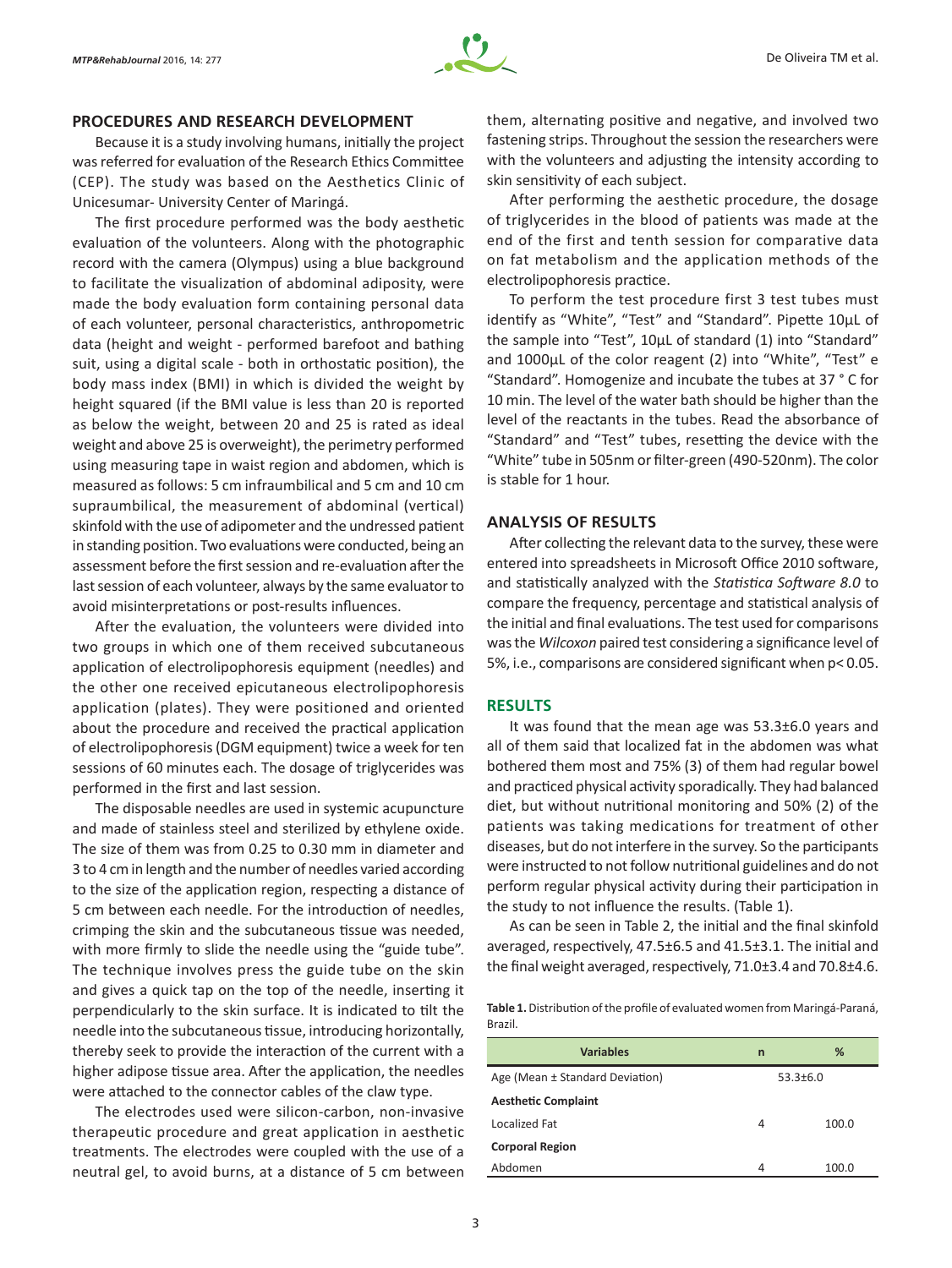

The initial and the final Upper Abdominal Perimetry averaged, respectively, 83.9±6.4 and 80.3±5.7. The initial and the final Lower Abdominal Perimetry averaged, respectively, 97.7±4.3 and 94.8±6.7. The initial and the final Midline Abdominal Perimetry averaged, respectively,

| Table 2. Distribution of mean, standard deviation of measurements |  |  |  |  |
|-------------------------------------------------------------------|--|--|--|--|
| reduction in women from Maringá – Paraná, Brazil.                 |  |  |  |  |

| <b>Variables</b>                               | $\overline{p}$ | <b>Mean</b> | <b>Reduction</b><br>Value | <b>Standard</b><br><b>Deviation</b> |
|------------------------------------------------|----------------|-------------|---------------------------|-------------------------------------|
| Skinfold (cm)                                  |                |             |                           |                                     |
| Initial                                        | 4              | 47.5        |                           | 6.5                                 |
| Final                                          | 4              | 41.5        | 6cm                       | 3.1                                 |
| Weight (kg)                                    |                |             |                           |                                     |
| Initial                                        | 4              | 71.0        |                           | 3.4                                 |
| Final                                          | 4              | 70.8        | 0,2g                      | 4.6                                 |
| <b>Upper Abdominal</b><br>Perimetry (cm)       |                |             |                           |                                     |
| Initial                                        | 4              | 83.9        |                           | 6.4                                 |
| Final                                          | 4              | 80.3        | 3,6cm                     | 5.7                                 |
| <b>Lower Abdominal</b><br>Perimetry (cm)       |                |             |                           |                                     |
| Initial                                        | 4              | 97.7        |                           | 4.3                                 |
| Final                                          | 4              | 94.8        | 2,9cm                     | 6.7                                 |
| <b>Midline Abdominal</b><br>Perimetry (cm)     |                |             |                           |                                     |
| Initial                                        | 4              | 92.9        |                           | 3.2                                 |
| Final                                          | 4              | 87.5        | 5,4cm                     | 3.8                                 |
| <b>Triglycerides</b><br>(mg/dl)                |                |             |                           |                                     |
| Initial                                        | 4              | 193.8       |                           | 59.8                                |
| Final                                          | 4              | 132.8       | 61mg/dl                   | 52.7                                |
| <b>Body mass index</b><br>(kg/m <sup>2</sup> ) |                |             |                           |                                     |
| Initial                                        | 4              | 25.0        |                           | 1.6                                 |
| Final                                          | 4              | 24.8        | $0.2$ kg/m <sup>2</sup>   | 2.2                                 |

92.9±3.2 and 87.5±3.8. The initial and the final Triglycerides averaged, respectively, 193.8± 59.8 and 132.8±52.7. The initial and the final Body mass index averaged, respectively, 25.0±1.6 and 24.8±2.2.

Checking the results it is observed that there was a reduction in the initial and final skinfold, the weight, the upper, lower and midline abdominal perimetry, the triglycerides and the body mass index, however none of these reductions was statistically significant when compared to subcutaneous and epicutaneous application of the equipment, highlighting the need for further studies with a larger sample (Table 3).

It is observed in Table 3, when comparing the types of applications using the *Wilcoxon* test, that it is not statistically significant, however can be seen a reduction in all the evaluations and the subcutaneous application displays more efficient in the treatment of localized adiposity.

### **DISCUSSION**

During the twentieth century, the image of the health and beauty is shifted in relation to the concepts of the prior periods. The conquest of a beautiful and healthy body is understood as an individual objective to be attained through a deliberate exercise of self-control, involving willpower, restriction and constant surveillance. (14,15) Studies discussed that, (16) sociocultural theories of body image disorders refer to the influence of the established body ideals, expectations and experiences, as well as the etiology and maintenance of body image disorders.

Due to these constant stimuli and the search for a body accepted in society, one of the most obvious changes that occur with the increase in chronological age is the change in body size. Despite the high genetic component in weight, other factors such as diet, physical activity, psychosocial factors, diseases, among others, are involved in the changes during aging. (17) Localized fat or localized lipodystrophy consists of a change in the adipose cells characterized as a disorder of fat metabolism, affecting mainly hips, oblique, abdomen

**Table 3.** Comparative analysis of the before and after measures in the evaluated women from Maringá – Paraná, Brazil.

| <b>Variables</b>            | Initial $(n=4)$ |               | Final $(n=4)$                       |             |               |                                     |         |
|-----------------------------|-----------------|---------------|-------------------------------------|-------------|---------------|-------------------------------------|---------|
|                             | <b>Mean</b>     | <b>Median</b> | <b>Standard</b><br><b>Deviation</b> | <b>Mean</b> | <b>Median</b> | <b>Standard</b><br><b>Deviation</b> | $p^*$   |
| Cutaneous Fold              | 47.5            | 47.5          | 6.5                                 | 41.5        | 41.5          | 3.1                                 | 0.06789 |
| Weight                      | 71.0            | 71.0          | 3.4                                 | 70.8        | 70.5          | 4.6                                 | 0.71500 |
| Upper Abdominal Perimetry   | 83.9            | 82.5          | 6.4                                 | 80.3        | 79.0          | 5.7                                 | 0.06789 |
| Midline Abdominal Perimetry | 92.9            | 93.3          | 3.2                                 | 87.5        | 86.0          | 3.8                                 | 0.06789 |
| Lower Abdominal Perimetry   | 97.7            | 97.4          | 4.3                                 | 94.8        | 94.5          | 6.7                                 | 0.06789 |
| <b>Triglycerides</b>        | 193.8           | 187.0         | 59.8                                | 132.8       | 120.0         | 52.7                                | 0.06789 |
| Body mass index             | 25.0            | 25.0          | 1.6                                 | 24.8        | 25.0          | 2.2                                 | 0.59298 |

\* *Wilcoxon* paired test not significant considering the significance level of 5% (p<0.05).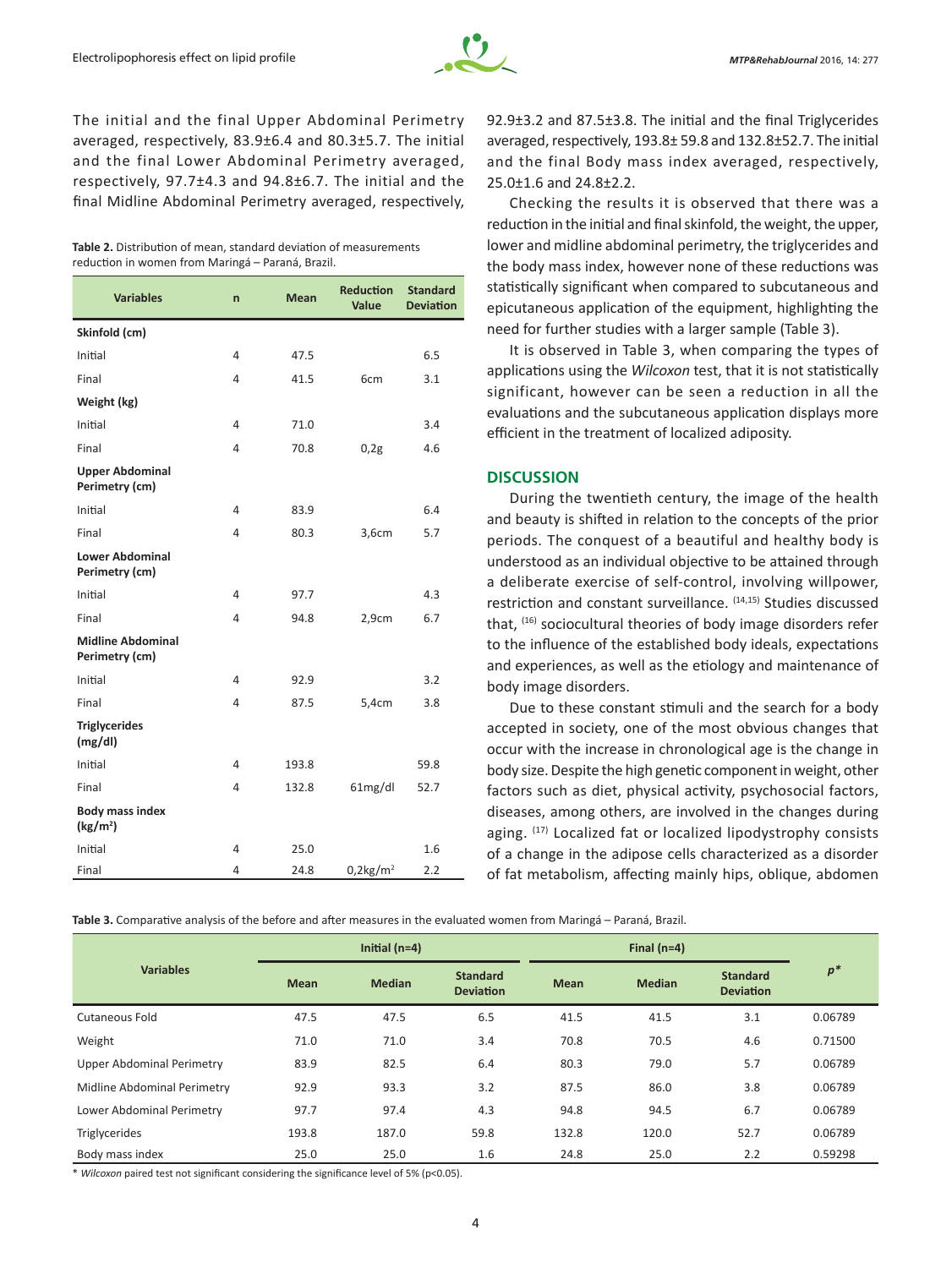and thighs. (18,19,20) This justified the execution of the research because all the participants had localized abdominal fat.

The excess of body fat and the hormonal action can lead to accumulation of fat tissue in certain parts of the body. In men, the most area affected is the abdomen and in women is the hip region. <sup>(9)</sup> However, in this study, women complained mainly of localized fat in the abdomen and not fat located in the hip.

Data from this study are in agreement with the literature that any age women have on average a higher amount of total body fat than men, and the abdominal wall and the hip are the areas that have the greatest accumulation of this tissue. Adipose tissue is a form of connective tissue formed by cells known as adipocytes. They may be isolated or in small groups in the meshes of various connective tissues or grouped in large areas of the body such as the subcutaneous tissue. (9)

The electrolipophoresis is a technique for the treatment of adiposity and accumulation of localized fatty acids. In this technique applies a low-frequency microcurrent, which operates in adipocytes, producing malnutrition and favoring their subsequent elimination. The electrolipophoresis applies via needles implanted in adipose tissue or through electrodes on the skin surface. <sup>(9,11)</sup> Electrical stimulation provides physiological effects such as an increase in blood flow, depolarization of cell membrane and lipolysis. <sup>(21)</sup> These data were confirmed because all patients showed a decrease in adipose tissue, perimetry and skinfold, i.e., lipolysis occurs in plates and needles.

The electrolipophoresis technique allows reduction of adipose tissue, serum glycerol and subsequent increase in urinary glycerol. This increased metabolism enables the degradation of triglyceride and its subsequent use as an energy source. (10,21,22)

According to this research, it is clear that the use of the device resulted in decreased of local fat and blood triglyceride levels without nutritional intervention or physical activity. Other studies show that the lipase degrades triglycerides located inside the adipocyte, fatty acids and glycerol. Glycerol is transformed to glucose and is used as energy source and the fatty acid is metabolized in the liver to VLDL, HDL, and LDL-cholesterol. (23) The neurohormonal effects of electrolipophoresis occurs by the action of the sympathetic nervous system that activates the release of adrenaline and noradrenaline via cyclic AMP. It stimulates the release of lipase, an enzyme that hydrolyze triglycerides in fatty acids and one glycerol molecule.  $(21,24)$  The glycerol elimination in the urine does not occur in healthy individuals, this fact indicates activation of lipolysis which occurs due to hydrolysis of triglycerides. (12,21)

Studies have shown that the application of electrolipophoresis leads to the presence of significant amounts of glycerol in the urine, subsequent hours after treatment. According to some authors, this fact indicates activation of lipolysis that together with the aforementioned

effects leads to a reduction in the adipose tissue, since the first session of therapy using this equipment.  $(11,12)$ 

In this study was not evaluated glycerol dosage in the urine, but we observed that there was a reduction of blood triglyceride which can be explained by the activation of the ANS (autonomic nervous system) and the lipolysis of local and systemic triglyceride.

#### **CONCLUSION**

The observed results demonstrate that electrolipophoresis is effective in reducing localized abdominal adiposity. It was observed a reduction in the abdominal measurement and the rate of triglyceride in blood, due to the electrolipophoresis technique breaks triglycerides into fatty acids and glycerol wherein one is stored as energy source and the other is eliminate through urine.

However, although there was reduction in waist measurement and triglycerides in the blood, it was not statistically significant when compared to subcutaneous and epicutaneous administration of the equipment, because presented a p>0.05. Therefore, it is suggested that further studies with more participants and sessions are needed to confirm the results obtained in practice.

#### **AUTHOR'S CONTIBUTIONS:**

PHMB: Advisor

PM and ND: Implementation of instruments and equipment used in the research procedure TMO: Research Development

#### **CONFLICT OF INTEREST:**

The authors declare that they have no conflicts of interest.

#### **AUTHOR DETAILS**

<sup>2</sup>Professor of the Biomedicine and Esthetics course, Unicesumar, Maringá (PR), Brazil

<sup>3</sup>Student of Esthetics and Cosmetics course, Uniceumar, Maringá (PR), Brazil 4Student of Esthetics and Cosmetics course, Uniceumar, Maringá (PR), Brazil

#### **REFERENCES**

- 1. Bayer R. *Historia de la estetica.* Trad. Jasmin Reuter. México: Fondo de Cultura Económica; 1965*.*
- 2. Hermann N. Ética e estética: a relação quase esquecida; 2005.
- 3. Witt JSGZ, Schneider AP**.** Nutrição Estética: valorização do corpo e da beleza através do cuidado nutricional. Instituto de Pesquisa Ensino e Gestão em Saúde. Ciênc. saúde coletiva [online]. 2011;16(9):3909-3916.
- 4. Braga PD, Molina MCB, Cade NV. Expectativas de adolescentes em relação a mudanças do perfil nutricional. Ciência & Saúde Coletiva. 2007;12(5):1221-1228.
- 5. Costa RCA. O corpo na mídia: O discurso da saúde e a estética corporal contemporânea. Anais Colóquio de Moda. 2007;3º Colóquio de Moda(GT06):1-4.
- 6. Savoia MG. A imagem corporal. Rev Bras Psiquiatria; 2003;25(2):126-126.
- 7. Schmitz DS, Laurentino L. Estética facial e corporal: uma revisão bibliográfica. TCC (Graduação em Cosmetologia e Estética). 2010. Disponível em: http://Siaibib01.univali.br/pdf/Delourdes Schafascheck Schmitz, Lucia Laurentino.pdf. Acesso em 2014 (abr 9).